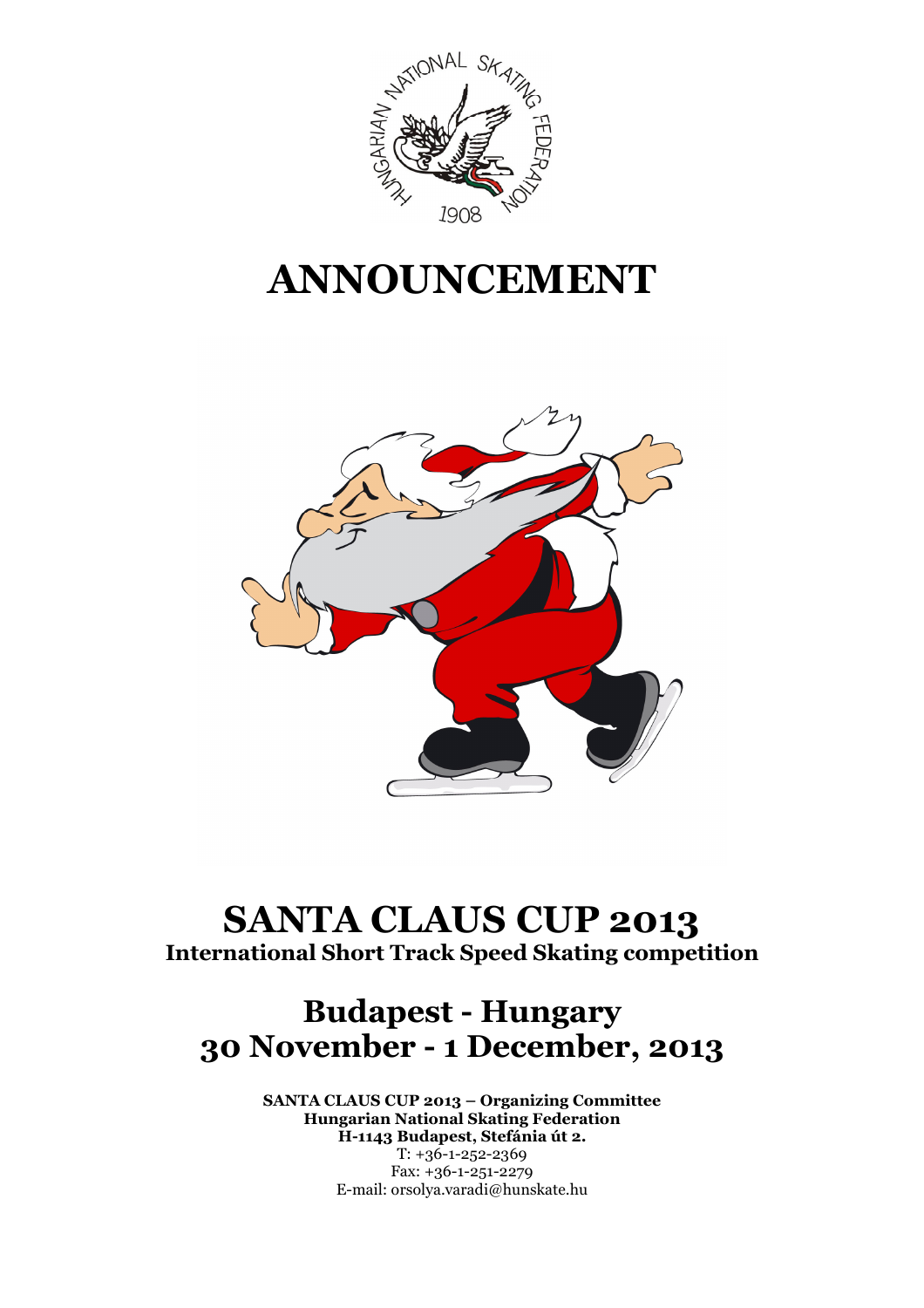| 1. Organizer of the Event: | Hungarian National Skating Federation and         |  |  |
|----------------------------|---------------------------------------------------|--|--|
|                            | Sportország SC Non Profit Kft                     |  |  |
| 2. Venue of the Event:     | Budapest, Gyakorló Jégcsarnok (Practice Ice Rink) |  |  |
| 3. Date of the Event:      | 30 November - 1 December, 2013                    |  |  |

**4. Participants:** Those Skaters of the invited Short Track Speed Skating Clubs, who have valid licence and valid medical certificate and were officially entered by their Clubs in accordance with age categories and competition conditions.

*Please, arrange your entry electronically with using the following website http://www.shorttracklive.info/. The neccessary user name and password for entering competitors is available from Mr. FILIPC, Herman - hermann@filipic1.at – one set per Club.* 

#### **5. Age Categories:**

| Senior + Junior "A" |  |                                          | $-$ 1995.06.30   Senior + Junior "A" |
|---------------------|--|------------------------------------------|--------------------------------------|
| Junior "B"          |  | 1996.07.01 - 1998.06.30 Junior "B"       |                                      |
| Junior "C"          |  | 1998.07.01   -   2000.06.30   Junior "C" |                                      |
| Novice "A"          |  | 2000.07.01 - 2003.06.30 Novice "A"       |                                      |
| Novice "B"          |  | 2003.07.01 - 2005.06.30 Novice "B"       |                                      |
| Novice "C"          |  | 2005.07.01 - 2007.06.30 Novice "C"       |                                      |

#### **6. Distances:**

#### LADIES AND MEN

| Individual (all final system) |                               |                                                                   |                 |                  |  |
|-------------------------------|-------------------------------|-------------------------------------------------------------------|-----------------|------------------|--|
| Senior + Junior "A"           |                               | 1500 m                                                            | $500 \text{ m}$ | $1000 \text{ m}$ |  |
| Junior "B"                    |                               | 1500 m                                                            | 500 m           | 1000 m           |  |
| Junior "C"                    |                               | 1500 m                                                            | 500 m           | 1000 m           |  |
| Novice "A"                    |                               | 1000 m                                                            | 500 m           | 777 m            |  |
|                               | Novice "B"<br>$777 \text{ m}$ |                                                                   | 333 m           | $500 \text{ m}$  |  |
| Novice "C"                    |                               | $500 \text{ m}$                                                   | $222 \text{ m}$ | 333 m            |  |
| <b>RELAY</b>                  |                               |                                                                   |                 |                  |  |
|                               |                               | Ladies 3000m (Senior + Junior A+B+C2) 2000m (Junior C+Novice A+B) |                 |                  |  |
| Men                           |                               | 5000m (Senior + Junior A+B+C2)   2000m (Junior C+Novice A+B)      |                 |                  |  |

#### **9.Program:**

| 29 November (Friday)   | <b>Technical Meeting</b> | 20.00                   |
|------------------------|--------------------------|-------------------------|
|                        | Training                 | 18.00-18.45 (C, Novice) |
|                        | Training                 | 19.00-19.45 (SAB)       |
| 30 November (Saturday) | Warm up                  | 08.00-09.30             |
|                        | Competition              | 09.30-19.00             |
| 01 December (Sunday)   | Warm up                  | 08.00-09.30             |
|                        | Competition              | 09.30-15.00             |
|                        | <b>Award Ceremony</b>    | 15.30                   |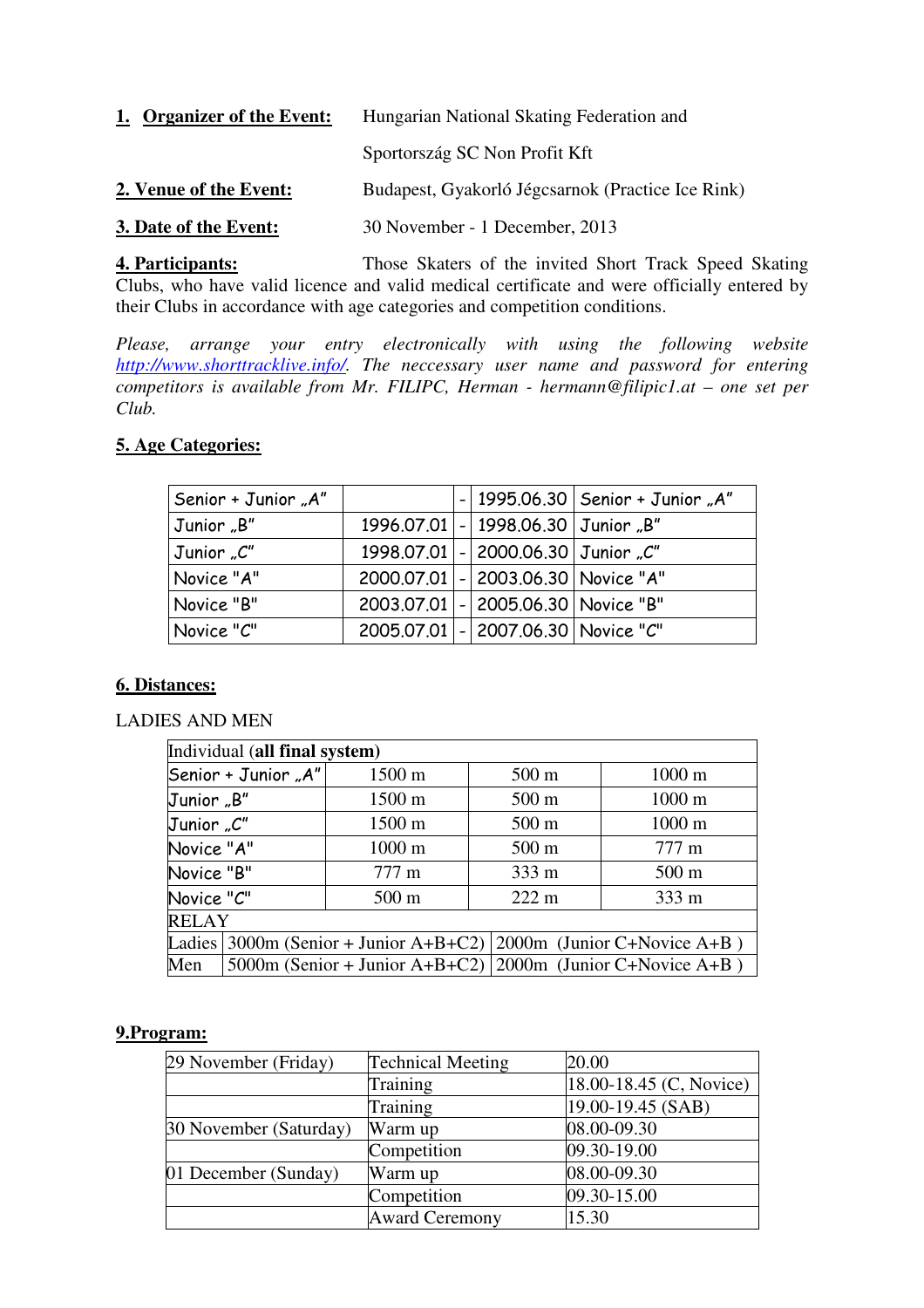#### **10. Rules:**

In accordance with Special Regulations and Technical Rules 2013 of International Skating Union.

#### **11. Decision of results:**

The places of final classification will be calculated with the help of the points earned during the Finals of individual distances (34-21-13-8-5-3-2-1). In case of equal points ISU Rule 295.§ 5. will be followed.

#### **12. Awards:**

Medals will be awarded for the first, second and third placed Skaters of individual competition. The Skater reaching the most points in Junior "A" category will receive the Cup of Sportország Sport Club, while the best team will receive a special award.

#### **13. Other rules:**

All participants take part in the event on their own responsibilities. Skaters are obliged to wear the protective equipment regulated by ISU in its Rules and Regulations .

#### **14. Board and lodging:**

Board and lodging of Skaters and othe Team Members should be arranged on your own with the help of the accommodation possibilites listed below..

| <b>GREEN HOTEL</b>                   | <b>HID HOTEL</b>             |
|--------------------------------------|------------------------------|
| 1148 Budapest                        | 1143 Budapest                |
| Kerepesi út 34.                      | Szobránc u. 10-12.           |
| Phone: +36 1 273 2270                | Phone: $+36$ 1 460 2000      |
| e-mail: front@greenhotelbudapest.com | e-mail: hotelhid@t-online.hu |
| www.greenhotelbudapest.com           | www.hidhotel.hu              |

Preliminary Entry: 17 November, 2013

Final Entry: 25 November, 2013

*Please, arrange your entry electronically with using the following website http://www.shorttracklive.info/. The neccessary user name and password for entering competitors is available from Mr. FILIPC, Herman - hermann@filipic1.at – one set per Club.* 

In case you do not manage with the electronic entry please, use the attached Entry Form for entering your Competitor until the above-mentioned deadline.

*Address: Competition Office of Hungarian National Skating Federation Hungarian National Skating Federation H-1143 Budapest, XIV. Stefánia út 2. T: +361 252-2369 Fax: +361 251-2279*

*E-mail:* orsolya.varadi@hunskate.hu and bodacs@freemail.hu

#### **15. Entry Fee:**

3.000,- HUF/person – paid at the venue for HNSF Office

#### **All Clubs, Skaters and Coaches are welcome at the competition! We wish all the participants fair and successful competition!**

Budapest, 14 November, 2013